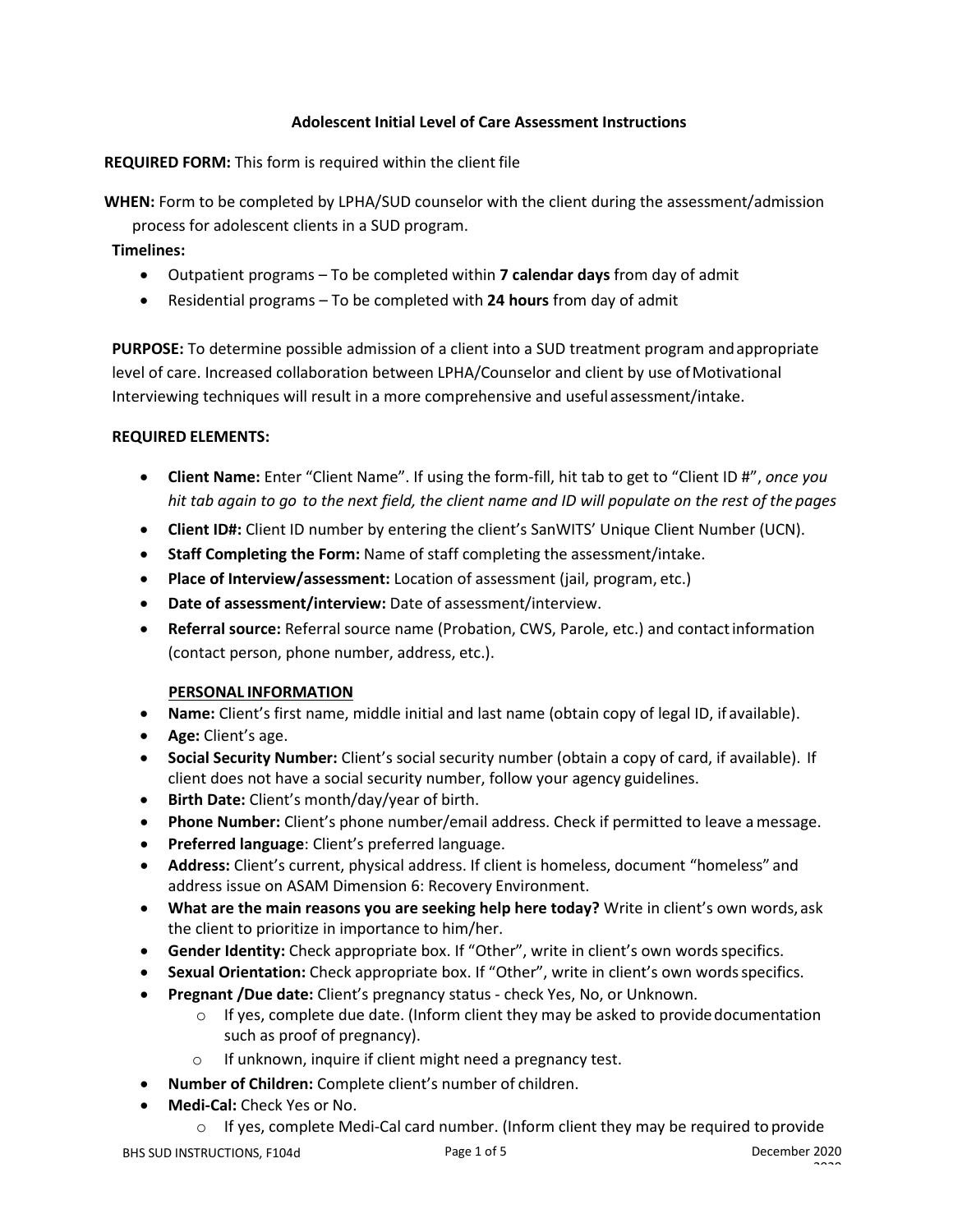proof of Medi-Cal eligibility. Follow agency guidelines for Medi-Cal eligibility).

- **Other Health Coverage/Private Health Insurance (non Medi-Cal Plan): Check Yes or No.**
	- If yes, complete Insurance Company's name. Inform client they may be required to provide proof of insurance. Follow agency guidelines for health insurance eligibility.
- **Have you ever been arrested/charged/convicted/registered for arson?** Check Yes or No.
- **Have you ever been arrested/charged/convicted/registered for a sex crime(s)?** Check Yesor No.
- **Emergency Contact:** Name, relationship, and contact number of designated emergency contact.
- **Parent/Guardian Information:** Name, relationship, and contact number of persondesignated parent/guardian.

*THE FOLLOWING SECTIONS ARE TO BE COMPLETED BY THE ADOLESCENT AND THERPIST/COUNSELOR TOGETHER*

# **ASAM DIMENSION 1: SUBSTANCE USE, ACUTE INTOXICATION AND/ORWITHDRAWAL POTENTIAL**

- **In the past year how many times have you used?:** Mark an (X) as Never, Once orTwice, Monthly, Weekly, for all the following: Alcohol, Marijuana, Illegal Drugs, Prescription drugsnot prescribed to client, Overuse of your prescription drugs, Inhalants, Herbs or synthetic drugs, Other. *If "Other" is checked, enter details on the line provided.*
- **Complete ALL boxes as appropriate for:** Primary Drug, Secondary Drug, and Tertiary Drug. Ifany of the boxes do not apply, enter N/A. This is based upon the client's *current* self-report of use.
- **Have you used needles in the past 12 months?** Check Yes, No, or Declined to State.
	- o If yes, enter date last used.
- **Date you last used any drugs including alcohol:** Enter date.
- **If date of last use is longer than 7 days from today, how were you able to remain abstinent?** Enter in client's own words.
- **Number of days in a row you have been using:** Enter number. **Alcohol and/or other drug treatment history**
- **Have you received treatment for alcoholand/or other drugs in the past?** Check Yes or No.
	- o If yes, provide details, and follow prompts in the boxes: Type of Recovery Treatment, Name of Treatment Facility, Dates of Treatment, Treatment Completed or Not.
- **Severity Rating – Dimension 1 (Substance Use, Acute Intoxication, WithdrawalPotential):**  Follow the prompts and check the current, assessed level of risk. Include information from Parent/Guardian Form when determining risk rating.

# **ASAM DIMENSION 2: BIOMEDICALCONDITIONS/COMPLICATIONS**

(*LPHA/Counselor will review the Client Health Questionnaire and TB Screening as part ofthis Dimension).*

- **Are you currently taking prescription medication for any medical conditions?** Check Yes or No. o If yes, describe in detail.
- **Do you currently have any medical concerns?** Check Yes or No.
	- o If yes, describe in detail.
- **Severity Rating – Dimension 2 (Biomedical Conditions and Complications):** Follow the prompts; check the current, assessed level of risk. Include information from the Parent/Guardian Form as well as the client health questionnaire and TB screening when determining risk rating.
- F**or residential programs:** if risk rating in this dimension is greater than "zero" (0), submit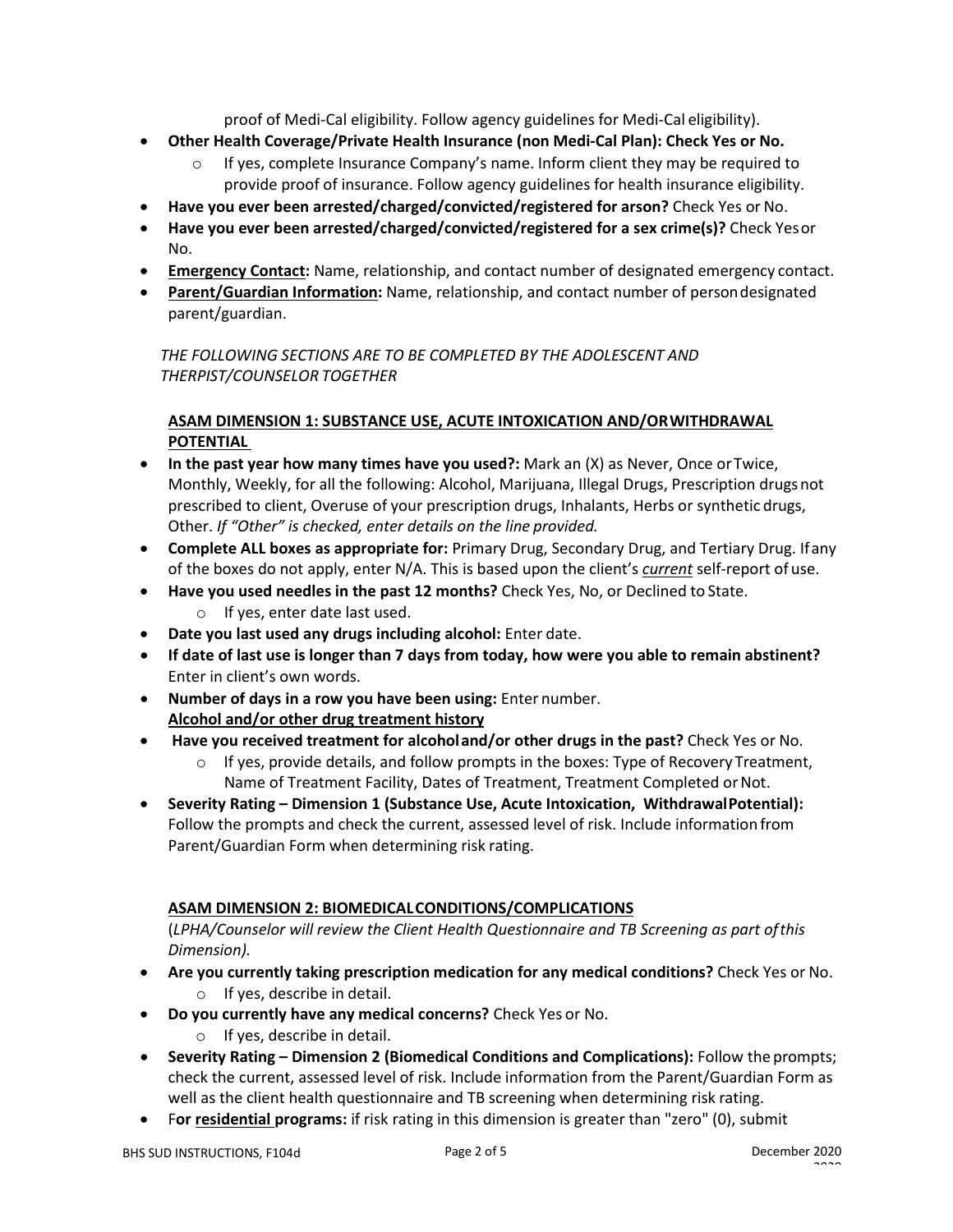completed Health Screening Questionnaire along with Initial Assessment/Intake Form to assist with obtaining initial authorization.

# **ASAM DIMENSION 3: EMOTIONAL/BEHAVIORAL/COGNITIVE CONDITIONS/COMPLICATIONS**

(*LPHA/Counselor to review the Risk Assessment and Co-Occurring Conditions Screening Forms for historical information relevant to this dimension. Include as part of your assessmentof severity below*).

- **Do you have a history of being unable to control your anger or impulsivity?** Check Yes or No.  $\circ$  If yes, please describe how this has impacted your life: Enter in client's own words.
- **Do you have any current thoughts of hurting yourself or others?** Check Yes or No.
	- o *If yes, continue questions per your agency policy and procedure to include additional screens, and assessment if client has a plan or means to harm self or others. Document client responses and respond accordingly per your agency policy and procedure.*
- **Are you currently seeing a therapist/Counselor, (or sought help in the past), for amental health or behavioral need?** Check Yes or No.
	- $\circ$  If yes, describe in detail to include therapist name, address, how long, successful discharge, what was client being seen for, did the client feel treatment helped ornot.
	- $\circ$  If yes to above, are you currently prescribed medications for mental health/behavioral health conditions described above? Check Yes or No.
	- $\circ$  If yes, describe; name, dosage, frequency, prescribed by whom. Did client take as directed?
- **Have you ever had trouble controlling your anger?** Check Yes or No.
	- $\circ$  If yes, describe with additional detail; how often, when was the last time, what does it look like, what helps to calm you, what's the worst that happened when you had trouble controlling your anger?
- **Over the past (2) weeks, how often have you been bothered by any of thefollowing problems?** Ask *all* six prompts, check the appropriate box: Not at all, Several Days, MoreThan Half the Days, Nearly Every Day. *DO NOT LEAVE BLANK.*
- **Severity Rating – Dimension 3 (Emotional, Behavioral or Cognitive (EBC) Conditionsor Complications):** Follow the prompts and check the current, assessed level of risk. Include information from Parent/Guardian Form as well as the risk assessment and co-occurring screening forms when determining the risk rating.

# **ASAM DIMENSION 4: READINESS TOCHANGE**

- **On a scale of 0 (not ready) to 4 (very ready) how important is it you to stop drinking orusing other drugs:** Check the appropriate box. Add additional comments as appropriate. Use the client's own words as much as possible.
- **Do you intend to reduce or quit drinking alcohol or using other drugs in the next 2weeks:** Check the appropriate box.
- **Does your family or friends ever tell you that you should cut down on your drinking ordrug user:** Check the appropriate box.
	- o If yes, provide additional information.
- **Severity Rating – Dimension 4 (Readiness to Change):** Follow the prompts and check the current, assessed level of risk. Include information from Parent/Guardian Form when determining risk rating.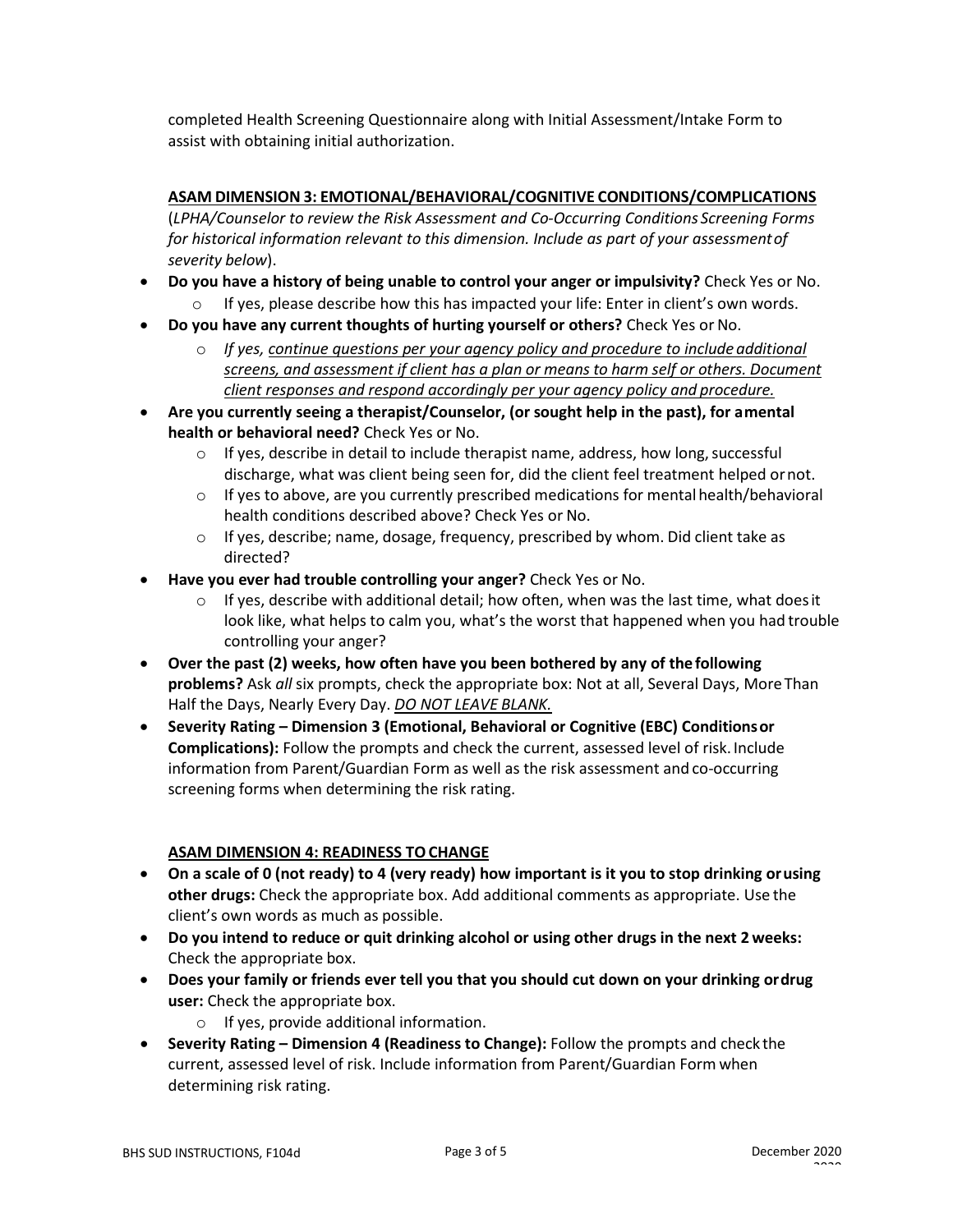## **ASAM DIMENSION 5: RELAPSE, CONTINUED USE, OR CONTINUED PROBLEMPOTENTIAL**

- **Do you ever use alcohol or other drugs while you are by yourself or alone?** Check Yes orNo.
- **Do you ever use alcohol or other drugs to relax feel better about yourself, or fit in?** CheckYes or No.
- **How often do you want to or feel like using or drinking?** Document in client's ownwords.
- **What's the longest time you have gone without using alcohol and/or other drugs? What was happening in your life at that time?**Document in client's own words; try to obtain specific timeframes, what helped him/her to achieve this.
- **Severity Rating – Dimension 5 (Relapse, Continued Use, or Continued ProblemPotential):**  Follow the prompts and check the current, assessed level of risk. Include information from Parent/Guardian Form when determining risk rating.

## **ASAM DIMENSION 6: RECOVERY ENVIRONMENT**

- **Have you ever gotten into trouble while you were using alcohol or other drugs?** Check Yesor No.
	- $\circ$  If yes, describe in detail; timeframes, whom involved, consequences, how manytimes, times when client avoided getting into trouble and how did he/she achieve that?
- **Vocational/Educational Achievements (Highest grade level completed, any trainingor technical education, etc.:** Enter vocational/educational school or training.
- **Do you feel supported in your current living environment?** Check Yes orNo.
- **Are you homeless or at risk?** Check Yes or No.
	- $\circ$  If yes, obtain additional information: how long, do you have a caseworker? Is the client interested in a housing referral and/or linkage? Could this be a barrier to service?
- **Who do you live with and please describe living environment and how it impacts your recovery efforts or drug use:** Enter client self-report. How many times has the client moved within the last 18 months and why? How often do the people whom the client lives with change?
- **Does anyone else at home drink alcohol or use other drugs?** Check Yes or No.
	- $\circ$  If yes describe with as much detail as possible. Has Child Welfare ever come to your home or school?
- **Do your close friends drink alcohol or use other drugs?** Check Yes or No.
	- o If yes, describe to include if any are currently in treatment.
- **Severity Rating – Dimension 6 (Recovery/Living Environment):** Follow the prompts andcheck the current, assessed level of risk. Include information from Parent/Guardian Form when determining risk rating.

### **YOUTH "AT" RISK :**

- **Youth is at-risk for SUD and does not have a SUD diagnosis**: Check Yes or No.
	- o If yes, refer to appropriate community resource.

### **LEVEL OF CARE DETERMINATION**

*(Read Level of Care Determination Instructions provided on the Screen/Intake Formcarefully).*

- **Recommended Level of Care**: Enter the ASAM Level of Care that offers the mostappropriate treatment setting given client's current severity and functioning.
- **Acute Level of Care**: If a level of care other than the determination is provided, enter thenext appropriate level of care.
- **Additional Level of Care**: **Use this section if client is in two levels of care at the same**